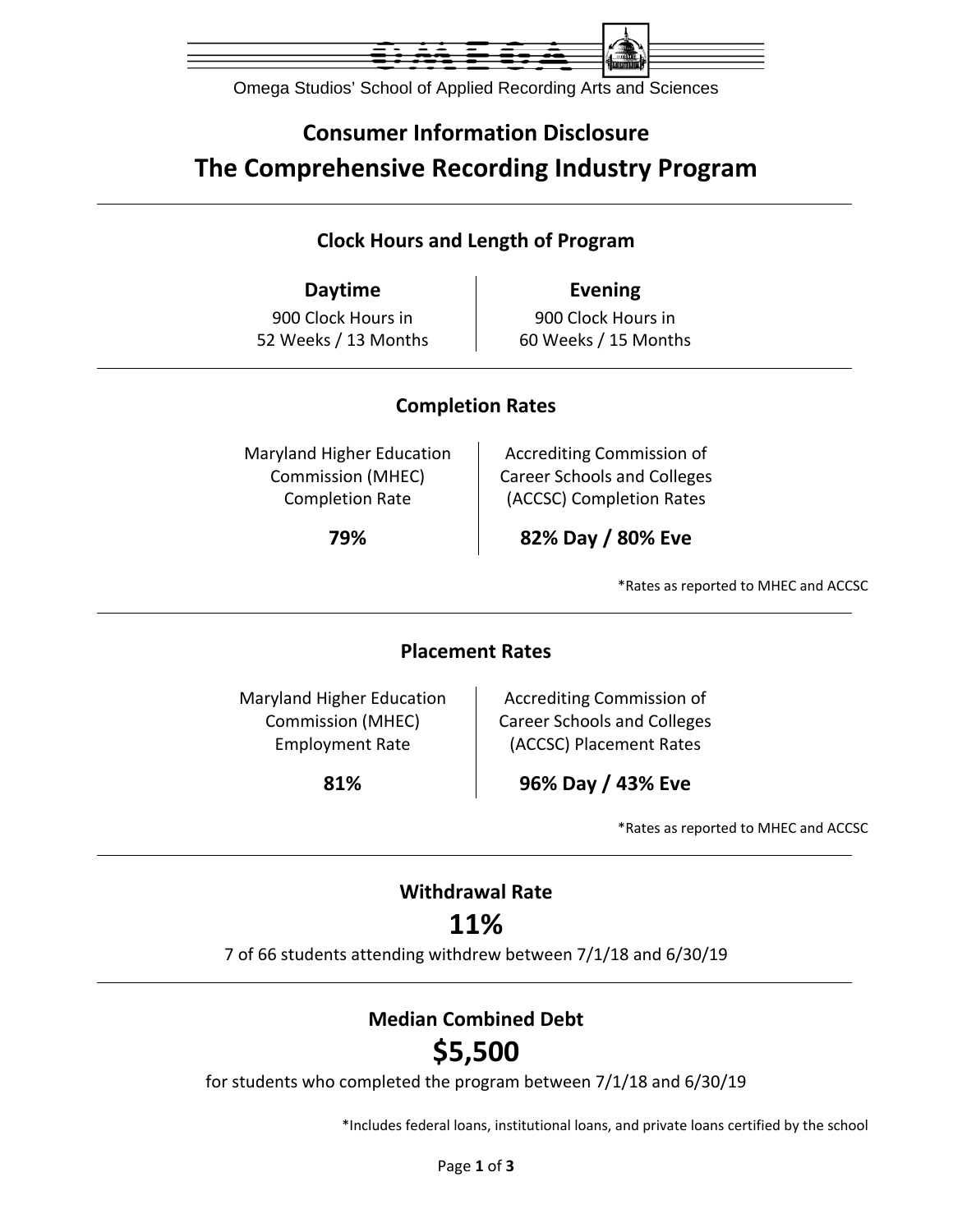

Omega Studios' School of Applied Recording Arts and Sciences

## **Consumer Information Disclosure The Comprehensive Recording Industry Program**

#### **Daytime (52 weeks) Evening (60 Weeks)** At home, with parents, and the metal of the At home, with parents, no dependents All Others no dependents All Others Tuition \$33,399.00 33,399.00 33,399.00 33,399.00 Registration 25.00 25.00 25.00 25.00 Living Allowance 19,334.64 31,970.64 22,309.20 36,889.20 Books 568.98 568.98 568.98 568.98  $\overline{\phantom{a}}$  , and the contract of the contract of the contract of the contract of the contract of the contract of the contract of the contract of the contract of the contract of the contract of the contract of the contrac **\$53,327.62 \$65,963.62 \$56,302.18 \$70,882.18**

#### **Cost of Attendance** (as defined in 20 U.S.C. § 108711)

\*Living Allowance includes Room, Board, Transportation, and Personal/Misc. \*\*State statute allows consideration for certain qualifying additional expenses.

For more information, please contact the financial aid department.

### **Professional Licensure or Certification**

No professional licensure or certification applicable in the State of Maryland

### **Cancellation and Refund Policy**

- 1. If an applicant chooses not to enroll in, or withdraws from the School, within 7 calendar days after having signed the enrollment agreement, he shall receive a full refund of all fees and deposits paid. If, after the 7‐day period has passed, a Student who has not visited the School facility prior to enrollment, withdraws within three days following either,
	- a. attendance at a regularly scheduled orientation,
	- b. a tour of the School, or,
	- c. attendance at any single class, he will receive a refund of all fees and deposits paid.
- 2. If the Student chooses not to enroll in the School, or to withdraw from the School, after the 7‐day cancellation period has passed, but before instruction has begun (excepting the conditions listed under 3‐a), he shall receive a refund of all fees and deposits paid, less the registration fee of \$25 and the one‐time application fee of \$100. This shall also apply in the event third-party financing (such as SLM) is rejected by the student/guardian or denied by the lender, after the 7‐day cancellation period has passed, but before instruction has begun.
- 3. If the Student withdraws from the School, or otherwise fails to complete the period of enrollment, after the 7‐day cancellation period has passed and after instruction begins, he shall receive a refund of a portion of the charges paid, based on the percentage of each program completed, less the application and registration fee(s). The percentage of each program completed shall be determined by dividing the total number of clock hours comprising the period of enrollment for which the Student has been charged, into the number of clock hours remaining to be completed by that Student in that period, as of the last recorded day of attendance. Percentage of completion shall be based on the following table (see next page):